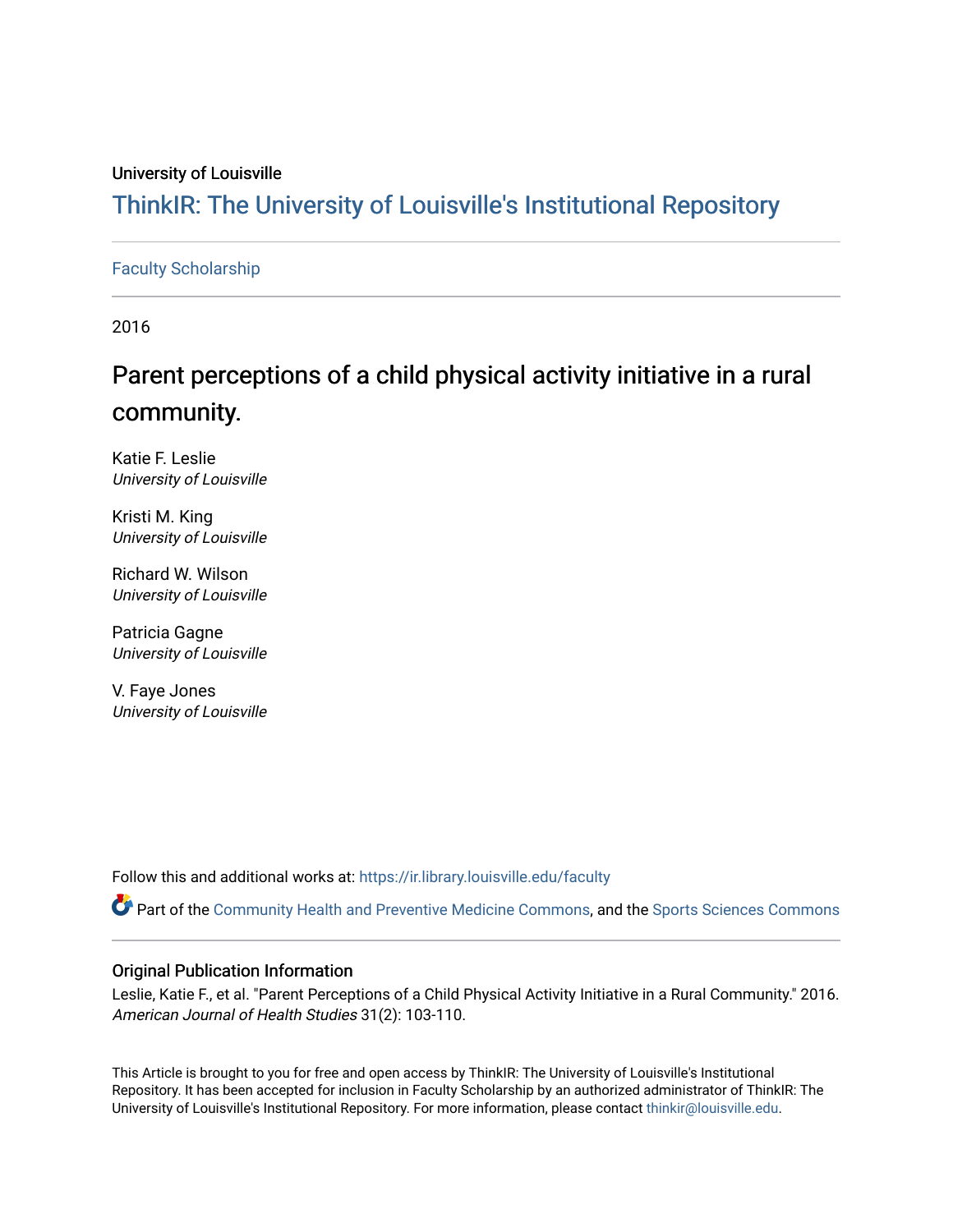## **PARENT PERCEPTIONS OF A CHILD PHYSICAL ACTIVITY INITIATIVE**

## **IN A RURAL COMMUNITY**

Katie F. Leslie, PhD, MS Kristi M. King, PhD, CHES Richard W. Wilson, DHSc, MPH Patricia Gagne, PhD V. Faye Jones, MD, PhD, MSPH

> Abstract: This study assessed the extent to which a community-based intervention developed for chil*dren impacted parent perceptions and behaviors toward physical activity in a rural community. Focus groups and individual interviews were conducted with parents of children who participated in physical activity programs. Analysis revealed an increased community awareness surrounding physical activity following program implementation. Parents and children encouraged each other to be physically active.*  Ecological barriers and enabling factors to adult physical activity were identified. These findings indicate a bidirectional influence between parent and child physical activity and the need for community *facilities where families can be active together.*

*Keywords: Physical Activity, Community Intervention, Qualitative Research*

## INTRODUCTION

Rural residency is an important predictor of health status, with adults living in rural areas experiencing high rates of obesity and physical inactivity (Befort, Nazir, & Perri, 2012; Parks, Housemann, & Brownson, 2003; Patterson, Moore, Probst, & Shinogle, 2004). Adults living in the rural South are significantly more likely to be physically inactive than their urban counterparts, even when controlling for socio-demographic variables (Martin et al., 2005). Monetary costs and geographic distance to physical activity facilities and programs create significant barriers to physical activity for rural adults (Powell, Slater, Chaloupka, & Harper, 2006).

Recognizing a need to improve community health, a coalition of leaders in a rural Kentucky county sought to increase access to physical activity programming for all residents. Though no recreational center existed and with the goal to eventually build a fully operational physical activity center available to all community residents, a nonprofit organization was established with a variety of programs implemented in borrowed locations including schools, churches, and donated land. The preliminary focus centered on child physical activity in the community with nearly 800 children participating in programs to date, utilizing the

strategy to first engage children as a way to extend behavior change to other members of the community. With the success of programming for children, the coalition began offering adult programs as well. However, expansion posed challenges for program directors given limited financial, human, and facility resources within the rural community. Therefore, it was essential to understand the influence of children's engagement in physical activity programming on parents and other community adults in anticipating adult needs and participation in future programming.

### Literature Review

Parental influence on child health behaviors, including physical activity, is well documented (Bauer, Nelson, Boutelle, & Neumark-Sztainer, 2008; Zecevic, Tremblay, Lovsin, & Michel, 2010). Parental influence is one of the most frequently studied social correlates of child and adolescent physical activity (Sallis, Prochaska, & Taylor, 2000). However, bidirectional associations between parents and children in health behaviors are seldom considered and need further exploration (Craig, Cameron, & Tudor-Locke, 2013; Sallis & Nader, 1998).

Using children as a proxy to reach parents is not a new strategy in health promotion literature;

Send correspondence to Katie F. Leslie, PhD, MS, Program Director, Health Sciences Center Office of Diversity and Inclusion, 323 E. Chestnut St., Suite 502, University of Louisville, Louisville, KY 40202, katie.leslie@louisville. edu, 502-852-7159; , Kristi M. King, PhD, CHES 2, Department of Health and Sport Sciences, College of Education and Human Development, University of Louisville, Louisville, KY; Richard W. Wilson, DHSc, MPH, Department of Health Promotion and Behavioral Sciences, School of Public Health and Information Sciences, University of Louisville, Louisville, KY; Patricia Gagne, PhD, Department of Sociology, College of Arts and Sciences, University of Louisville; V. Faye Jones, MD, PhD, MSPH, Health Sciences Center Office of Diversity and Inclusion, University of Louisville, Louisville, KY, Department of Pediatrics, School of Medicine, University of Louisville, Louisville, KY.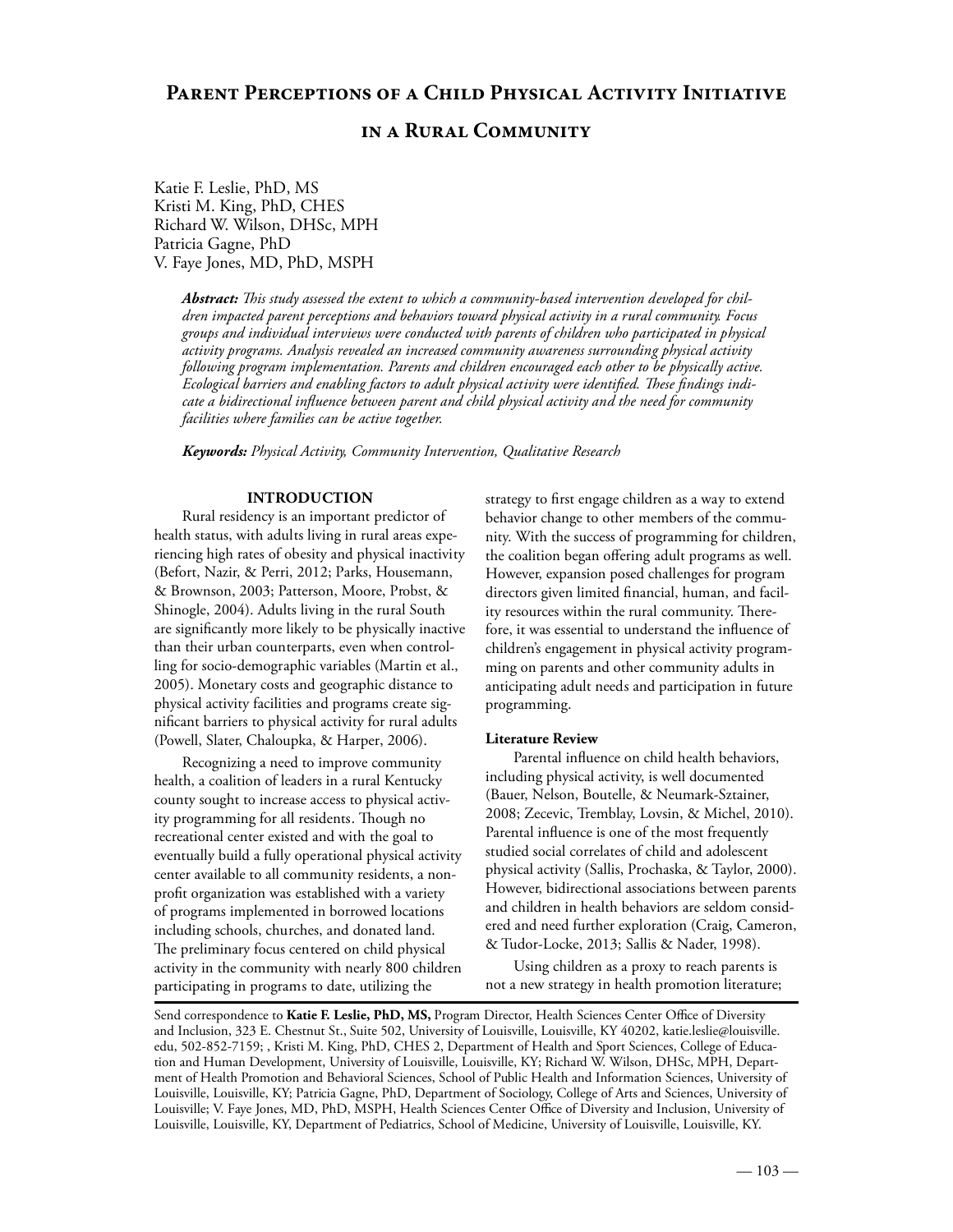however, empirical evidence to substantiate this intuitive strategy is very limited. Heim, Bauer, Stang, and Ireland  $(2011)$  demonstrated the influence children have on their parents in food purchasing and consumption behaviors. Coffield, Nihiser, Sherry, and Economos (2015) found decreased parent body mass index (BMI) resulting from a community childhood obesity intervention.

There is a need for further research into interpersonal influences between family members. Descriptive studies are needed to establish predictors and enabling factors regarding this relationship. The purpose of this study was to assess the extent to which community-based interventions developed for children impact parent perceptions and behaviors toward physical activity in a rural community.

### Theoretical Framework

Ecological models, commonly used in community health promotion studies, assert that behavior affects and is affected by multiple levels of influence (Sallis, Owen, & Fisher, 2008). The individual is at the center (intrapersonal level) surrounded by bands of influence representing interpersonal, organizational, community, and policy levels. Within this model, the interpersonal processes and groups providing identity and support, including familial relationships, are accounted for at the interpersonal level of influence (Sallis et al., 2008). This includes family members, close friends, or other close, important figures that may have influence on behavior. Organizational influences include workplaces, schools or other significant institutions. The community level may include the neighborhood or community where one belongs, while policy includes laws, policies, or regulations.

Ecological models are well suited for community physical activity interventions, as physical activity takes place at specific locations, such as community centers, parks, trails, and other fitness venues (Sallis et al., 2006). Numerous studies employed an ecological framework to describe influences of child physical activity (Kellou, Sandalinas, Copin, & Simon, 2014; Langille & Rodgers, 2010; Mehtala, Saakslahti, Inkinen, & Poskiparta, 2014). However, in these cases, the child was the individual with parents and family members placed within the interpersonal level of influence.

### METHODOLOGY

 Participants were recruited from the pool of parents of 800 child physical activity program participants. Recruitment strategies included posting informational flyers throughout the small town and the director of youth programming sent email invitations to parents of program participants. Current or past coalition members and staff

were excluded. Only one adult per household was eligible to participate. Written informed consent was obtained from all participants. The university Institutional Review Board approved this study.

#### Data Collection

Data were collected through individual interviews and focus groups between November 2014 and February 2015. While the intention was to only conduct focus groups, scheduling challenges resulted in the inclusion of individual interviews. Utilizing both methods allowed for in depth exploration of experiences at the individual level and group interplay surrounding experiences through group discussions. All employed a semi-structured interview guide with questions centered on parent and child physical activity behaviors within levels of the ecological model. Examples of questions included "Discuss if the program influenced your child's physical activity" to assess the interpersonal level of the ecological model; "How has your child's involvement in the program's activities affected you?" and "Tell me about your community. How would you describe your community in terms of physical activity in children and adults?" to assess the community level characteristics of the ecological model.

The primary author facilitated all focus groups and interviews, which were held in private rooms in convenient community locations. Focus groups lasted approximately 60 minutes, and individual interviews lasted approximately 30 minutes. Discussions were captured through digital audio recording devices and transcribed verbatim by an outside agency. Participants used pseudonyms so that no names or personal identifiers were attached to audio files or transcripts. A short demographic questionnaire was administered after each interview or focus group. All participants were provided with a meal. Data Analysis

## Data were analyzed using a grounded theoretical approach, which identifies patterns and themes, then builds concepts and connects them together into a theoretical explanation that accounts for the lived experiences of those studied (Charmaz, 2006). Completed transcripts were checked for accuracy and uploaded into QSR NVivo 10. Open, line-by-line coding occurred as data were collected and transcripts completed. Axial coding explored relationships and connections between initial codes. Conceptual categories were created and grouped into main and subcategories, which were further examined across contextual, demographic, and experiential properties to link these relationships.

All authors served as peer debriefers, reviewing codes and categories assigned during data analysis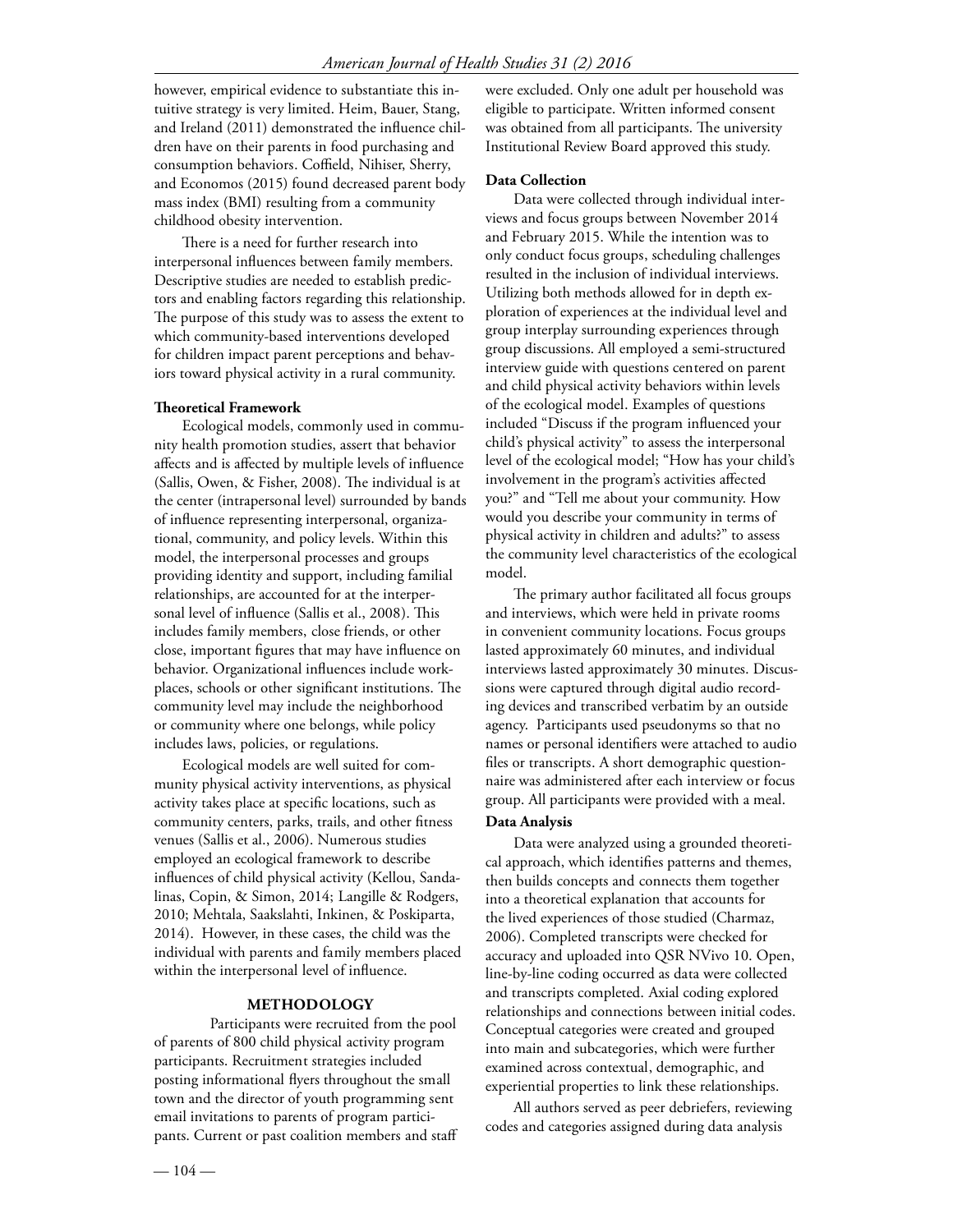to enhance credibility and ensure validity. Triangulation of sources was measured by running matrixcoding queries to quantify numbers of participants who talked about various concepts and codes, systematically examining similarities and differences in responses across attributes. Data analysis in QSR NVivo 10 assured dependability and confirmability through a detailed audit trail. Data collection ended after theoretical saturation was achieved, as no new information was attained from the final two focus groups.

#### RESULTS

Twenty-one parents participated in the study through individual interviews  $(n = 8)$  and 4 focus groups (n = 13). Parents ranged in age from 27-50 years old, with a mean age of 39.2 years. Participants were mostly female (n = 20; 95%) and identified as non-Hispanic White ( $n = 20, 95\%$ ). The average length of time residing in the community was 19.3 years. Sixty-two percent had a college degree, and the majority ( $n = 16$ ; 76%) were employed full-time. All participants were married. Almost two-thirds of the children were frequent participants of physical activity programming and over one-third of the children had participated since the inception of the programming 3 years prior.

Four main conceptual findings influencing parental physical activity perceptions and behaviors emerged from the data and are framed within the ecological model. At the interpersonal and community levels, parents described "Family Central to Community Identity." An "Increased Community Priority in Physical Activity" occurred through changes at the community and policy levels. At the intrapersonal and interpersonal levels, "Children Influence Parent Physical Activity," describe the reciprocal influence that children and parents have on each other's physical activity perceptions and behaviors. Finally, "Barriers to Parent Physical Activity" within the individual, organizational, and community level are presented. Direct quotations are provided to assist in illustrating each concept and the interrelationships among concepts.

#### Family Central to Community Identity

When describing the community, all participants spoke of the importance of family. Children were described as central to parents' identities and social circles. Social networks were formed with parents of other children, which ties to both the interpersonal and community levels of the ecological model. When discussing her social circle, a 33-yearold mother of two explained, "[We] all have kids… that's pretty much [what] brought us together. My world revolves around my children."

For community newcomers, child participation

in the programs was key to developing friendships and community connections for both children and adults. A 41-year-old mother who had lived in the community for two years shared her experience:

When I moved here I didn't know anybody, my husband was still in Virginia for a year. [My daughter] started the program and school was starting, and I didn't know what I was going to do for after school care. Then we met his daughter [referring] to another participant], being a counselor with the summer camps, and she became my daughter's after school babysitter. So she had to be all involved with their family, best friends with her kid, get to know all of his other kids.

## Increased Community Priority in Physical **Activity**

Participants identified an increased community awareness regarding the importance of physical activity following the inception of the program. A 34-year-old mother of one described the changes she experienced as, "The community as a whole is trying to drive kids [to be more physically active]. In doing so, it impacts a family as a whole… It definitely starts with the family." New initiatives targeting children, adults, or entire families are present in the community.

Children in the community were exposed to a variety of sports and physical activity opportunities through programming. Parents viewed these programs as tools promoting healthy behaviors in their children. A 44-year-old mother of three described the influence of the programs:

I think it's given them something to be excited about. My generation, exercise is not necessarily exciting or not everyone looks forward to exercising, but I think what I'm trying to teach and I think the [program] promotes it, is to instill in a young age that it's just your lifestyle. It's not a chore. It's not something that you have to dread doing. It's just part of your everyday routine, and you don't know any different. That's the way I look at it with my girls. If they start now, it's not going to be a chore for them. It's going to be routine.

These programs normalized physical activity for children, and parents were hopeful that this would lead to lifelong healthy behaviors.

Outside of the programs for children, parents identified other new opportunities for physical activity within the community. One of the county elementary schools implemented a monthly Family Fitness Night initiative during the academic year, with approximately 40 families participating. Other primary schools were developing similar initiatives. Community schools also instituted policy changes for bi-annual fitness and health testing within the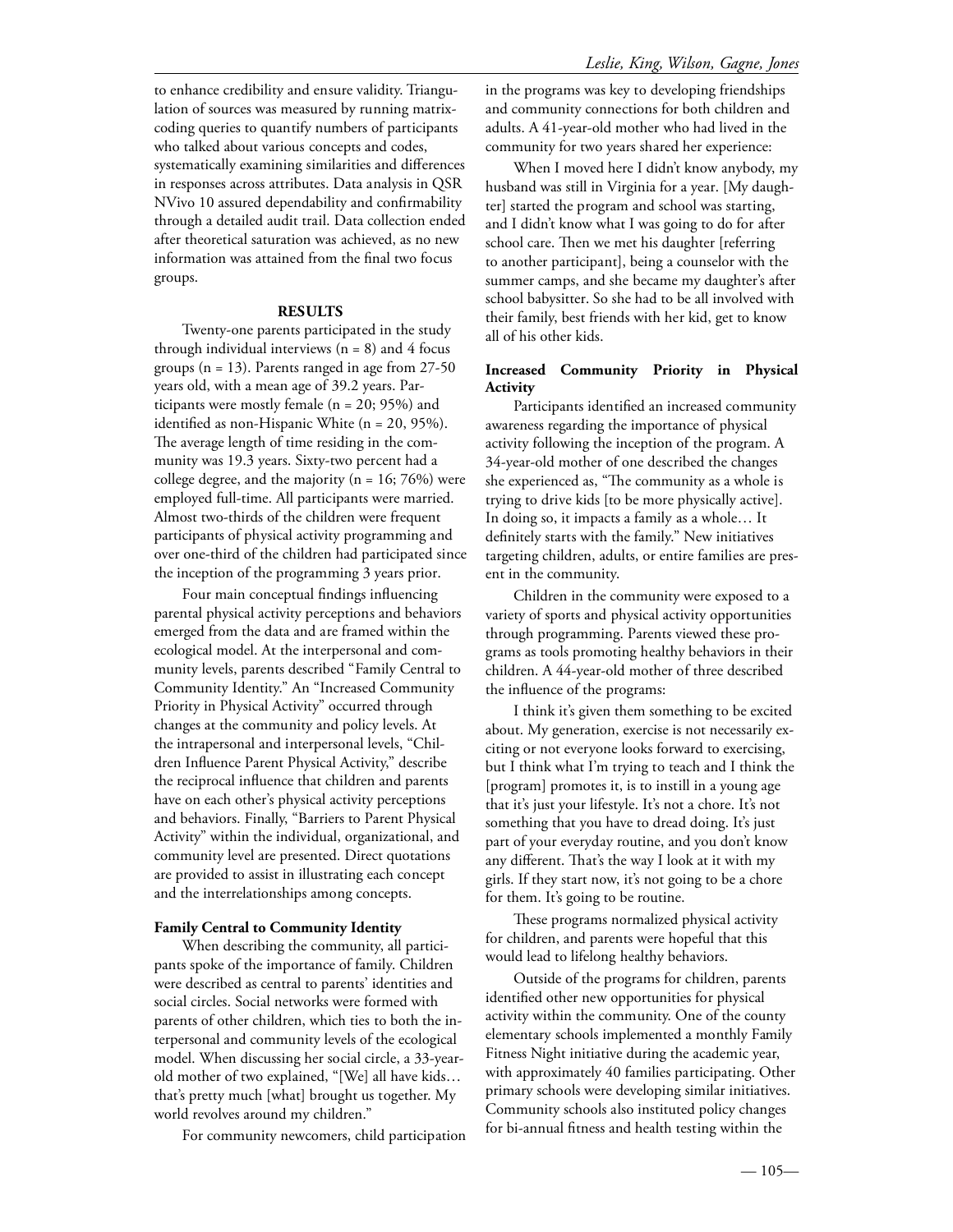physical education curriculum. Participants indicated that investments were made to upkeep and enhance community parks, walking trails, and other public spaces to increase opportunities for residents to live active lives. The county library created free adult fitness classes while new for-profit fitness facilities and new community running and walking races emerged.

## Children Influence Parent Physical Activity

Participants were asked about their own physical activity. When reporting physical activity completed on their own or with other adults, responses were quite limited with most participants only naming one activity or none at all. This corresponded to low self-reported physical activity on the demographic questionnaire. However, when participants described physical activities that they engaged in with their children, responses were much more diverse. Parent physical activity relied heavily on joint activities that families participated in together.

Parents and children encouraged and motivated each other to be physically active. Most parents categorized the initiation of parent-child joint activity as a "50/50" relationship. Younger children initiated joint physical activity more often than adolescents, as adolescents were less likely to engage in any activity with their parents. One mother described how she and her 7-year-old son motivated each other to be active; "We do a little bit of both. My son maybe more probably than we do, but we may suggest something, but a lot of times he'll say, 'Can we go to...' So it's probably a little bit of both."

Child participation in programs directly influenced parent physical activity as children often practiced sports at home with parents and other family members. In reference to her daughter's participation in the programs, one mother simply stated, "It has made me more active by making her more active." As children were introduced to new and different sports through the programs, they shared these experiences and engaged other family members in these activities. A 44-year-old mother of three described the influence of her child's participation in soccer on her own physical activity:

It's been good for us as a family because it gives the kids an opportunity to try different things. I've never played soccer as a kid, so it gives us a chance, and so as they're learning something we go home and we kick the soccer ball around.

Parents were supportive of programming efforts and encouraged their children to be physically active. As a mother of four explained, "There's more emphasis in the schools and the children know that

they need to be active. And parents are encouraging that and trying to stay active with the kids." While parents perceived that they were only providing social support and motivation for their children, they were physically active along with them.

## Barriers to Parent Physical Activity

While children did influence parent physical activity, that effect was mitigated by the availability and accessibility of physical activity opportunities for adults in the community. Current offerings were expensive, inconsistent, and/or inconvenient for parents' busy schedules. Parents described the organization's adult program offerings as "seasonal" and "sporadic," with little promotion of adult physical activity programs and difficulties accessing information on the organization's website. Parents were also unsure of the benefits afforded by adult memberships.

Outside of the organization's offerings, there were only two indoor spaces in the community dedicated to adult physical activity, with limited hours, no childcare and costly membership fees. Participants identified several free outdoor spaces within the community where they could be physically active. They indicated engaging in these activities as families with their children. However, participants only utilized these spaces seasonally. As a mother who reported that she participated in little to no physical activity each week explained:

It's hard in the wintertime for me to get physical activity. I like to be outside, but it is definitely challenging in the wintertime when it's cold and nasty out. In the summertime, we swim a lot. We walk. We go down to [the Falls] and walk and bike rides there like that. We're definitely lacking in the wintertime though.

Participants identified other indoor opportunities for adult physical activity in the community, but these were held in borrowed spaces and offered at inconsistent times.

In addition to the time constraints surrounding work obligations, scheduling challenges resulted from child participation in activities. Parents discussed the challenges of having multiple children enrolled in programming. Because all programs were conducted in borrowed spaces, different age groups met during different months, at various locations, and at different times. Parents talked about many hours spent sitting and watching their kids participate in sports and physical activities. This allowed for little time for parents to engage in physical activity themselves.

When parents had availability in their schedules, there were additional barriers to physical activity due to the lack of childcare. They spoke of feeling selfish in asking friends, family members,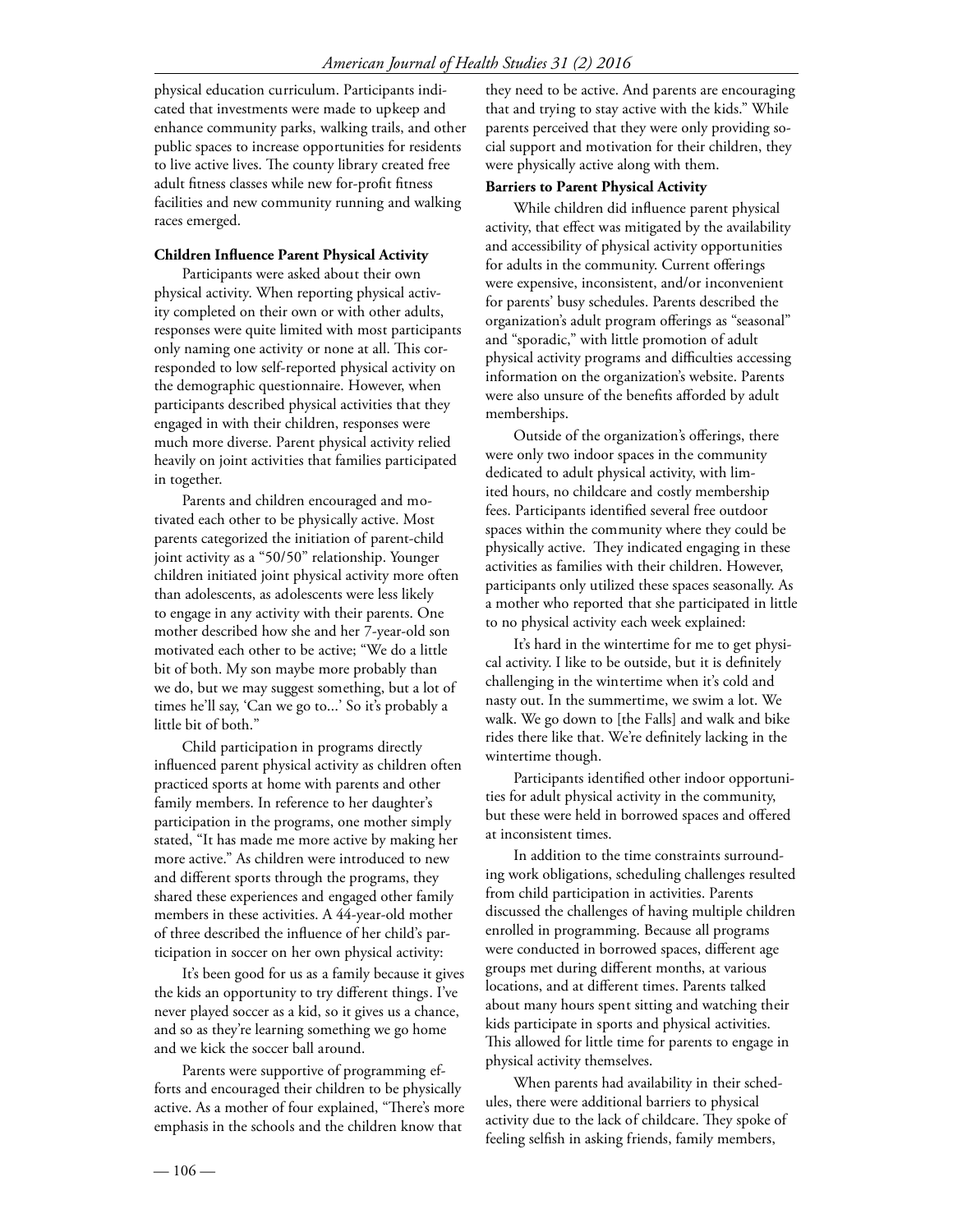[A place] where you can actually take your kids with you. They can do their exercise programs or whatever they have going on while the adults are doing their own. That way the whole family is getting their exercise in.

## DISCUSSION

Overall, the project served as a catalyst for community change, facilitating an increased awareness of the importance of physically active lifestyles. Investments were made to enhance community parks, walking trails, and other public spaces to increase opportunities for all residents to live active lives. Access to such public spaces is a highly effective strategy to increase physical activity and reduce obesity in communities (Evenson, Sallis, Handy, Bell, & Brennan, 2012; Sallis et al., 2006; Task Force on Community Preventive Services, 2002). This initiative led to new family and adult fitness events and programs in the community, although most participants were not engaged in these programs due to logistical or financial considerations.

There were both direct and indirect effects of child participation in the programs. When children were introduced to new sports, they shared these experiences and engaged parents in these activities. Parents supported and encouraged their children to be physically active, and were eager to engage in joint activities with their children. Participant descriptions of family exercise revealed a bidirectional influence of physical activity initiation. However, child participation in programming placed greater demands on parent schedules. Offering adult physical activity programs while child activities are taking place may result in higher rates of adult participation.

Participants identified barriers to parent physical activity. At the community level, there were few available and accessible physical activity opportunities for adults. These findings are consistent with other studies that highlight the lack of access to facilities as a significant barrier to adult physical activity in rural communities (Humpel, Owen, & Leslie, 2002; Lovasi, Hutson, Guerra, & Neckerman, 2009; McCormack & Shiell, 2011; Powell et al., 2006). Consistent with findings from Mailey, Huberty, Dinkel, and McAuley (2014), scheduling constraints were a commonly reported barrier to parent activity. Parents of small children identified lack of childcare as an additional obstacle, similar to the findings of Hamilton and White (2010) which highlighted the need to allow time for parent physical activity. Thus, access to exercise facilities with available childcare may increase parent physical activity levels. A centralized space for child and adult programs, with available childcare, would mitigate most of the ecological barriers to physical activity faced by adults in this community.

## Limitations of the Study

The community focus on family and importance of children to adult socialization should be considered when generalizing findings to other populations. While other small communities may have similar features stereotypical of rural residency, these characteristics may not be present in all populations. Also, the initiative examined in this study was an extension of a multi-year, communitybased physical activity intervention, in which other researchers from the university worked in partnership with the community. Other populations may not have access to funding opportunities, program design, and implementation guidance as afforded when working with a university partner.

Participant recruitment and enrollment relied on a relatively small, but appropriate given the study design, convenience sample. There were recruitment challenges in enrolling males into the study. While most men did supply their wives' contact information, they were unwilling to be interviewed themselves. Butera (2006) described difficulties in recruiting men as participants in qualitative research interviews. When generalizing these findings to parents in other communities, it is important to keep in mind that only one participant was male, most were white, and all were married. The experiences may not be representative of that of all parents in the community.

#### **CONCLUSIONS**

This study served as an important step in addressing gaps in the literature pertaining to interpersonal family physical activity behaviors. Findings indicate a bidirectional influence between parent and child physical activity behaviors and the need for community recreational facilities where both children and adults can be physically active together. Results aid in identifying predictors and enabling factors in family physical activity behaviors. While this project serves as an important case study, further research is needed to examine the effects of child-targeted interventions on parental health behaviors and outcomes.

As other communities adopt child-focused physical activity programs, future research should consider the impact on parents from inception. In addition to tracking changes in child health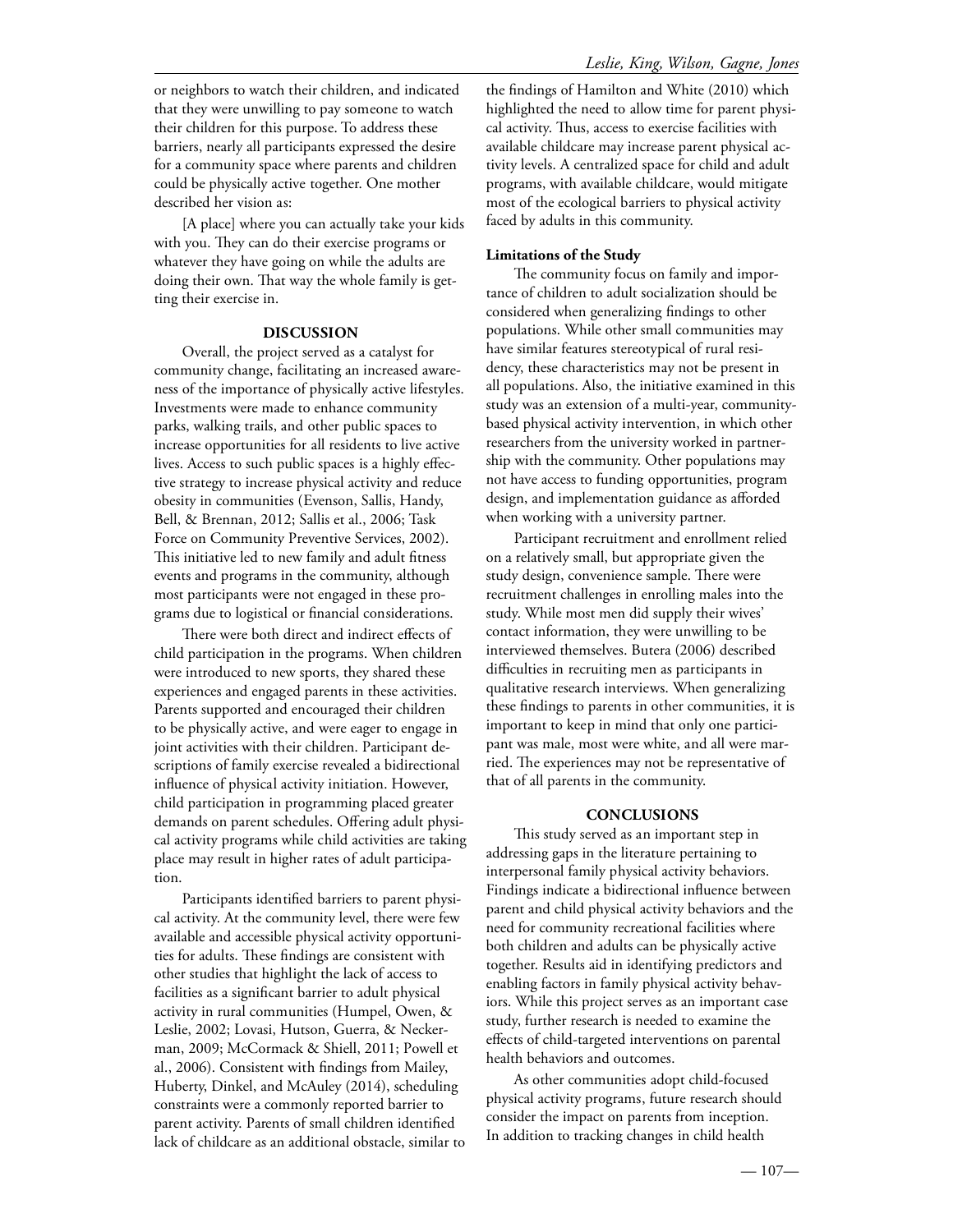behaviors and outcomes, parent physical activity levels, BMI, or other quantitative measures should be assessed at baseline and followed longitudinally to determine the full impact of these interventions. High rates of obesity and physical inactivity in both child and adult populations persist with limited resources to address these issues. These bidirectional influences between family members may enhance the return on investment and public health benefits of community-based physical activity interventions.

| Characteristics                                              | Freq                    | (9)             |
|--------------------------------------------------------------|-------------------------|-----------------|
|                                                              |                         |                 |
| Gender                                                       |                         |                 |
| Male                                                         | 1                       | (5)             |
| Female                                                       | 20                      | (95)            |
| Race/Ethnicity                                               |                         |                 |
| Non-Hispanic White                                           | 20                      | (95)            |
| Native American                                              | $\mathbf{1}$            | (5)             |
| Time in community, years                                     |                         |                 |
| Mean (Range)                                                 | 19.3                    | $(7mo.-48yrs.)$ |
| $0 - 4$                                                      | $\overline{4}$          | (19)            |
| $5-9$                                                        | $\mathfrak{Z}$          | (14)            |
| $10-19$                                                      | 5                       | (24)            |
| $20 - 29$                                                    | $\overline{2}$          | (10)            |
| 30-39                                                        | $\overline{4}$          | (19)            |
| $40+$                                                        | $\overline{\mathbf{3}}$ | (14)            |
| Education                                                    |                         |                 |
| Some college/technical training                              | $\overline{2}$          | (10)            |
| Technical/Associates Degree                                  | 6                       | (28)            |
| College Degree                                               | 13                      | (62)            |
| Work Status                                                  |                         |                 |
| Full-time                                                    | 16                      | (76)            |
| Part-time/Seasonal                                           | 3                       | (14)            |
| Homemaker                                                    | $\overline{2}$          | (10)            |
| <b>Marital Status</b>                                        |                         |                 |
| Married                                                      | 21                      | (100)           |
| Level of Physical Activity, times/week ≥30 min moderate PA)* |                         |                 |
| $\leq$ 1                                                     | 5                       | (24)            |
| $1 - 2$                                                      | $\overline{2}$          | (10)            |
| $3-4$                                                        | 8                       | (38)            |
| $5-6$                                                        | 5                       | (24)            |
| $7+$                                                         | $\,1$                   | (5)             |
| Number of Children                                           |                         |                 |
| 1 child                                                      | 10                      | (47)            |
| 2 children                                                   | $\sqrt{4}$              | (19)            |
| 3 children                                                   | 6                       | (29)            |
| 4 children                                                   | $\,1\,$                 | (5)             |

Table 1. Demographic characteristics of sample (n = 21)

\*Percentages do not add to 100 due to rounding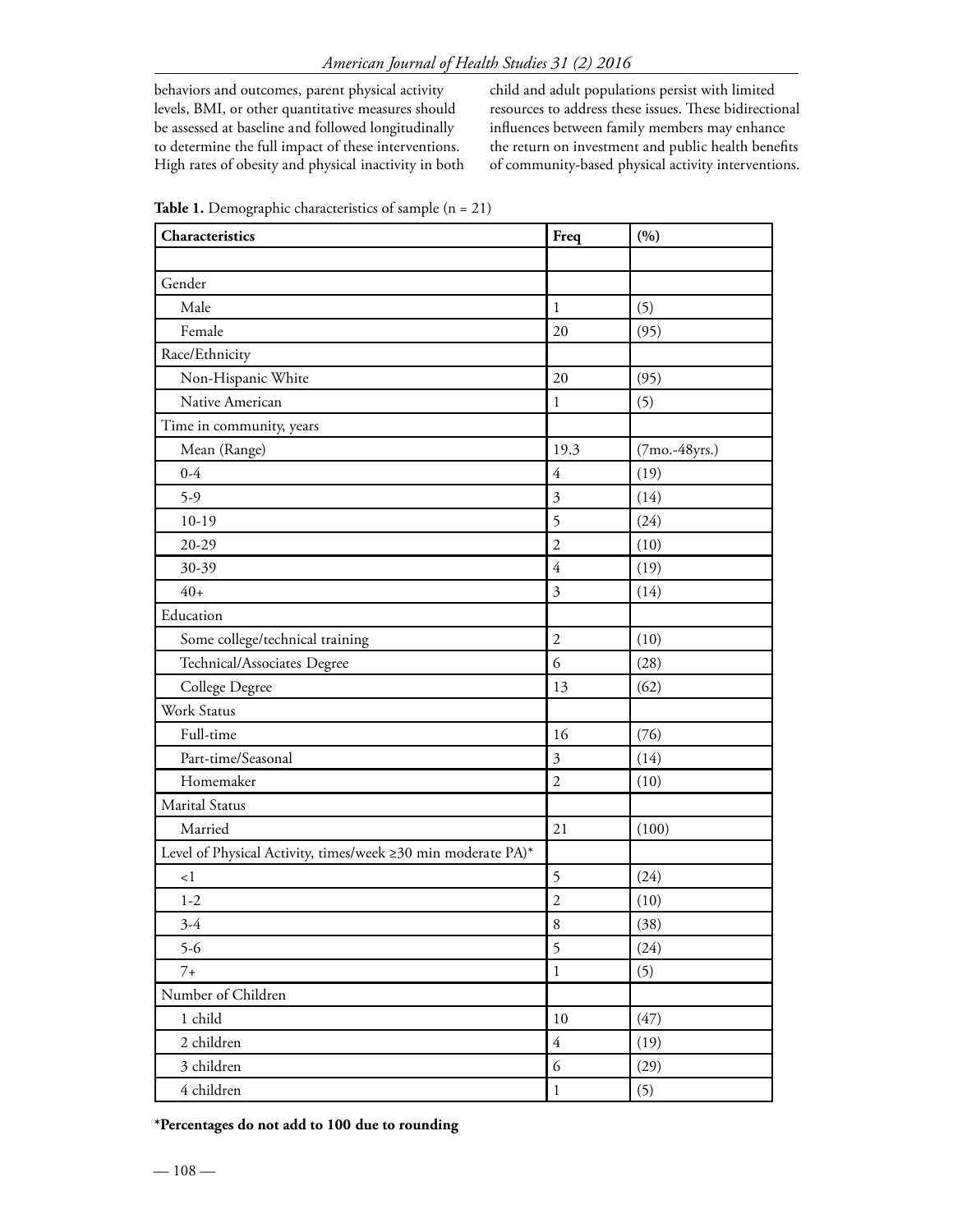

Figure 1. Ecological barriers and enabling factors to parent physical activity following a community child physical activity intervention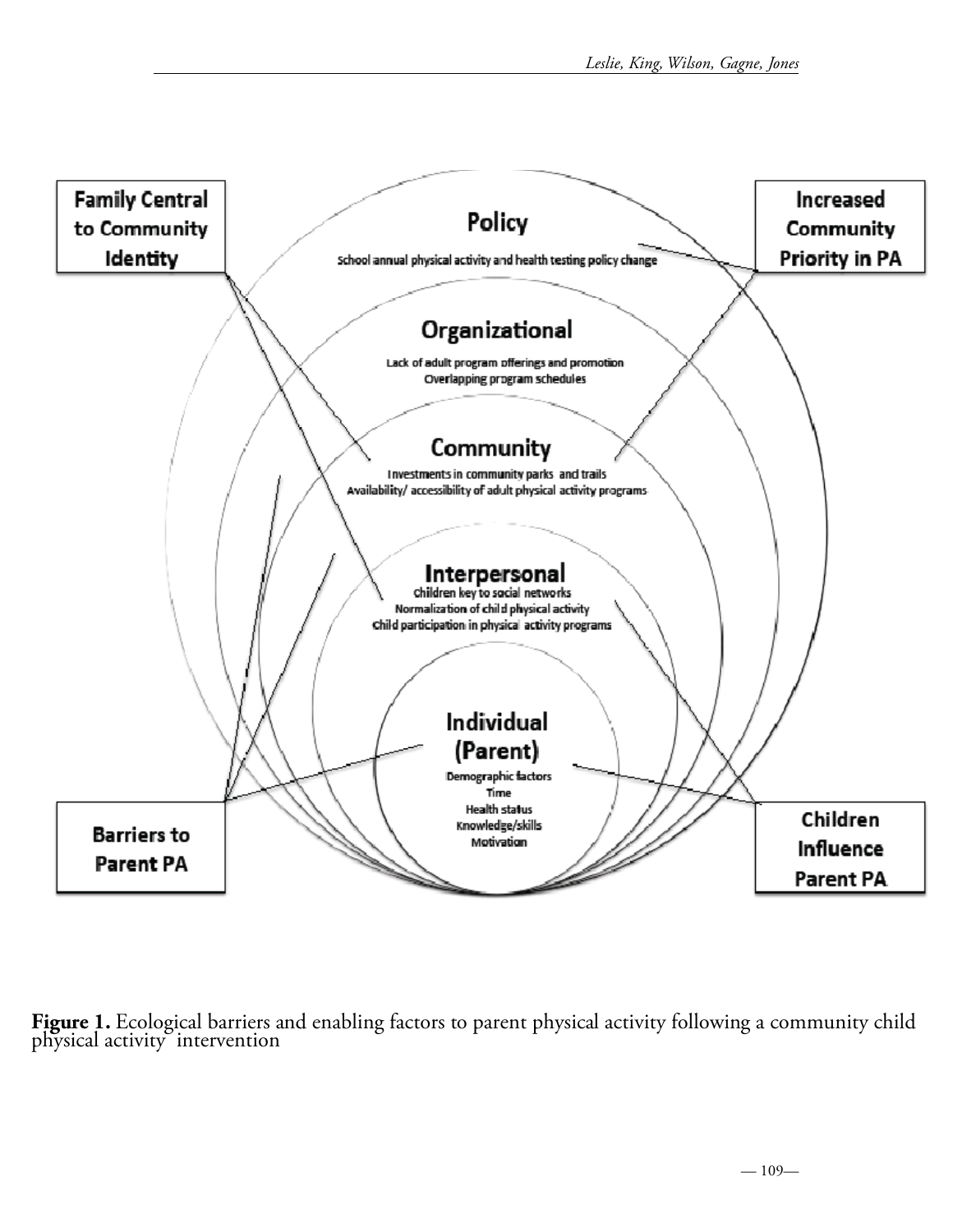## References

- Bauer, K. W., Nelson, M. C., Boutelle, K. N., & Neumark-Sztainer, D. (2008). Parental influences on adolescents' physical activity and sedentary behavior: Longitudinal findings from Project EAT-II. *Int J Behav Nutr Phys Act, 5*, 12.
- Befort, C. A., Nazir, N., & Perri, M. G. (2012). Prevalence of obesity among adults from rural and urban areas of the United States: Findings from NHANES (2005-2008). *J Rural Health, 28*(4), 392-397.
- Butera, K. J. (2006). Manhunt: The challenge of enticing men to participate in a study on friendship. *Qualitative Inquiry, 12*(6), 1262-1282.
- Charmaz, K. (2006). Constructing grounded theory: A practical guide through qualitative analysis. Thousand Oaks, CA: Sage.
- Coffield, E., Nihiser, A. J., Sherry, B., & Economos, C. D. (2015). Shape up Somerville: Change in parent body mass indexes during a child-targeted, community-based environmental change intervention. *Am J Public Health, 105*(2), e83-e89.
- Craig, C. L., Cameron, C., & Tudor-Locke, C. (2013). Relationship between parent and child pedometer-determined physical activity: a substudy of the CANPLAY surveillance study. *Int J Behav Nutr Phys Act, 10*, 8.
- Evenson, K. R., Sallis, J. F., Handy, S. L., Bell, R., & Brennan, L. K. (2012). Evaluation of physical projects and policies from the Active Living by Design partnerships. *Am J Prev Med, 43*(5 Suppl 4), S309-319.
- Hamilton, K., & White, K. M. (2010). Parental physical activity: exploring the role of social support. *Am J Health Behav, 34*(5), 573-584.
- Heim, S., Bauer, K. W., Stang, J., & Ireland, M. (2011). Can a community-based intervention improve the home food environment? Parental perspectives of the influence of the delicious and nutritious garden. *J Nutr Educ Behav, 43*(2), 130-134.
- Humpel, N., Owen, N., & Leslie, E. (2002). Environmental factors associated with adults' participation in physical activity: a review. *Am J Prev Med, 22(*3), 188-199.
- Kellou, N., Sandalinas, F., Copin, N., & Simon, C. (2014). Prevention of unhealthy weight in children by promoting physical activity using a socio-ecological approach: What can we learn from intervention studies? *Diabetes Metab, 40*(4), 258-271.
- Langille, J. L., & Rodgers, W. M. (2010). Exploring the influence of a social ecological model on school-based physical activity. *Health Educ Behav, 37(*6), 879-894.
- Lovasi, G. S., Hutson, M. A., Guerra, M., & Neckerman, K. M. (2009). Built environments and obesity in disadvantaged populations. *Epidemiol Rev, 31*, 7-20.
- Mailey, E. L., Huberty, J., Dinkel, D., & McAuley, E. (2014). Physical activity barriers and facilitators among working mothers and fathers. *BMC Public Health, 14*, 657.
- Martin, S. L., Kirkner, G. J., Mayo, K., Matthews, C. E., Durstine, J. L., & Hebert, J. R. (2005). Urban, rural, and regional variations in physical activity. *J Rural Health, 21*(3), 239-244.
- McCormack, G. R., & Shiell, A. (2011). In search of causality: A systematic review of the relationship between the built environment and physical activity among adults. *Int J Behav Nutr Phys Act, 8*, 125.
- Mehtala, M. A., Saakslahti, A. K., Inkinen, M. E., & Poskiparta, M. E. (2014). A socio-ecological approach to physical activity interventions in childcare: A systematic review. *Int J Behav Nutr Phys Act, 11*, 22.
- Parks, S. E., Housemann, R. A., & Brownson, R. C. (2003). Differential correlates of physical activity in urban and rural adults of various socioeconomic backgrounds in the United States. *J Epidemiol Community Health, 57*(1), 29-35.
- Patterson, P. D., Moore, C. G., Probst, J. C., & Shinogle, J. A. (2004). Obesity and physical inactivity in rural America. *J Rural Health, 20*(2), 151-159.
- Powell, L. M., Slater, S., Chaloupka, F. J., & Harper, D. (2006). Availability of physical activity-related facilities and neighborhood demographic and socioeconomic characteristics: A national study. *Am J Public Health, 96*(9), 1676-1680.
- Sallis, J. F., Cervero, R. B., Ascher, W., Henderson, K. A., Kraft, M. K., & Kerr, J. (2006). An ecological approach to creating active living communities. *Annu Rev Public Health, 27,* 297-322.
- Sallis, J. F., & Nader, P. R. (1998). Family determinants of health behaviors. In D.S. Gochman (Eds.), Health behavior: Emerging research perspectives (pp. 107-124). New York, NY: Springer.
- Sallis, J. F., Owen, N., & Fisher, E. B. (2008). Ecological models of health behavior. In K. Glanz, B. K. Rimer & K. Viswanath (Eds.), Health behavior and health education: Theory, research, and practice (4 ed., pp. 465-486). San Francisco, CA: Jossey-Bass.
- Sallis, J. F., Prochaska, J. J., & Taylor, W. C. (2000). A review of correlates of physical activity of children and adolescents. *Medicine and Science in Sports and Exercise, 32*(5), 963-975.
- Task Force on Community Preventive Services. (2002). Recommendations to increase physical activity in communities. *Am J Prev Med, 22(*4S), 67-72.
- Zecevic, C. A., Tremblay, L., Lovsin, T., & Michel, L. (2010). Parental influence on young children's physical activity. *Int J Pediatr*, 2010, 468526.